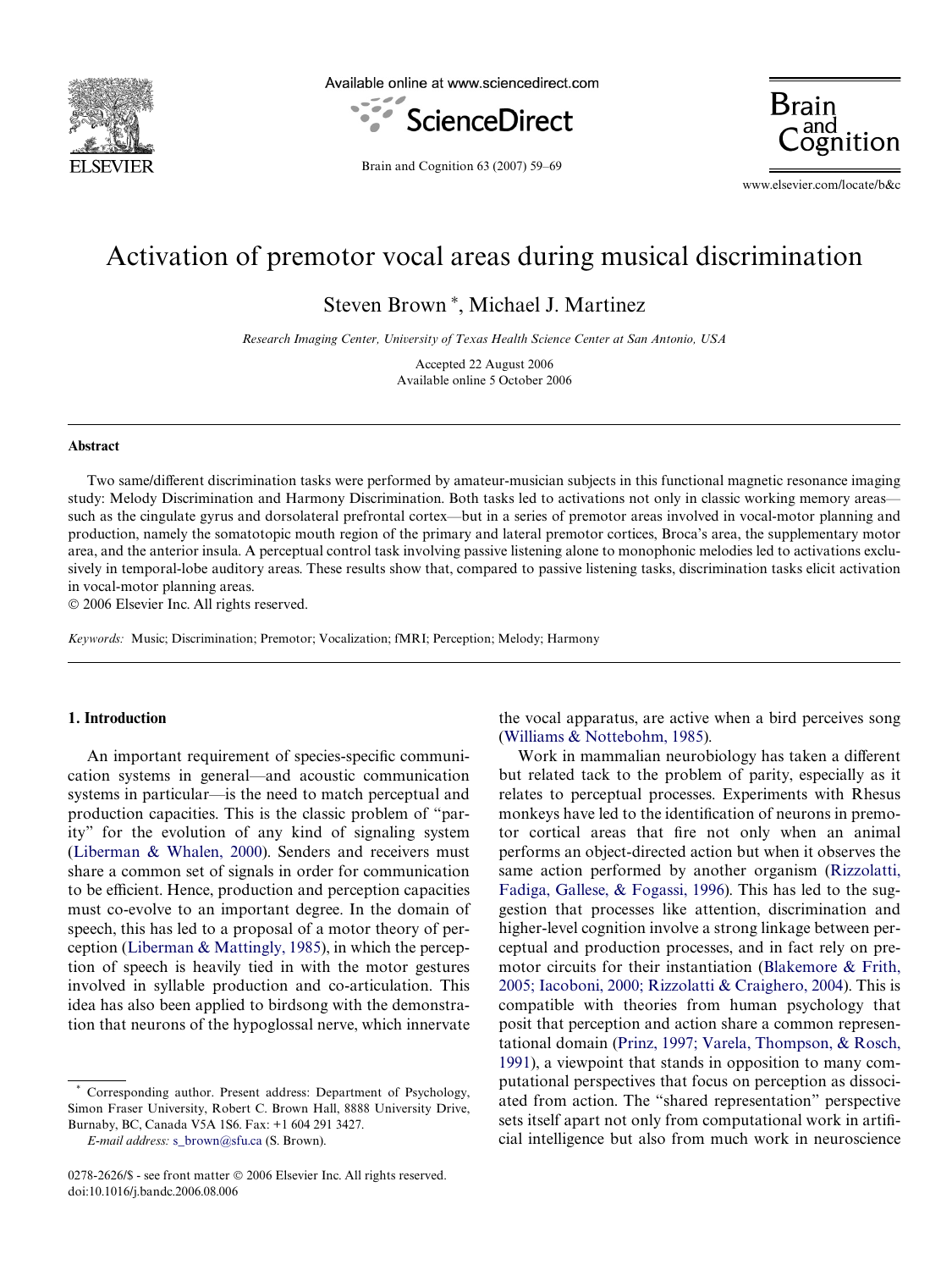that focuses on generalized "attentional networks" distinct from premotor circuits.

Studies of discrimination processing for both speech and music have repeatedly shown that discrimination tasks activate premotor areas in addition to classical working memory areas. Perhaps the earliest neuroimaging evidence for the importance of premotor areas to acoustic discrimination was that of [Zatorre, Evans, Meyer, and Gjedde \(1992\)](#page-10-0), who observed activation in Broca's area during phonetic discrimination of syllables, as well as activation of the right frontal operculum (Brodmann area 45) during pitch discrimination using syllable carriers. Neither area was active during passive listening to syllables. Zatorre et al. interpreted these results in terms of a motor theory of discrimination (see also [Zatorre, Halpern, Perry, Meyer, & Evans,](#page-10-1) [1996\)](#page-10-1).

It is significant that the premotor areas activated in acoustic studies such as [Zatorre et al.'s \(1992\)](#page-10-0) are those involved in *vocal* planning. This would suggest that discrimination processing for acoustic stimuli activates a process akin to—or perhaps identical to—sub-vocalization. Studies of musical imagery, which explicitly stimulate the process of covert vocalization in subjects, have clearly shown activations in premotor vocal areas, such as the supplementary motor area and lateral premotor cortex [\(Halpern &](#page-9-5) [Zatorre, 1999\)](#page-9-5). In the current study, we examined discrimination abilities as they relate to the melodic and harmonic dimensions of music, and analyzed the results in light of a companion study of vocalization using the same subjects [\(Brown, Parsons, Martinez, Hodges, & Fox, 2004](#page-9-6)). By looking at subjects' brain activations for music-discrimination tasks in comparison to their activations for singing, we hoped to evaluate not only a general premotor theory of discrimination but, more specifically, a vocal-motor theory. Based on previous literature for musical discrimination (e.g., [Gaab, Gaser, Zaehle, Jancke, & Schlaug, 2003\)](#page-9-7) and musical imagery ([Halpern & Zatorre, 1999\)](#page-9-5), we predicted that activations during musical discrimination in our subjects would overlap, or at least be proximate to, those areas activated during singing.

## <span id="page-1-0"></span>**2. Materials and methods**

#### *2.1. Subjects*

Five male and six female neurologically-healthy amateur musicians, with a mean age of 24.6 years (range 19–46 years), participated in the study after giving informed consent (Institutional Review Board of the University of Texas Health Science Center). Each individual was right-handed, as confirmed by the Edinburgh Handedness Inventory [\(Old](#page-9-8)fi[eld, 1971](#page-9-8)). All subjects were university students, most in their first or second years as music education majors, with a mean of 5.0 years of formal music instruction in voice or instrument. Subjects began music instruction at a mean age of 12.3 years, having had an involvement in musical production (e.g., school bands, church choirs) for an

average of 12.3 years prior to the study. None of them had absolute pitch, as based on self-report. Their musical specializations included voice, flute, clarinet, trumpet, trombone, bass, guitar, piano, drums, and percussion. After having completed our study of the two discrimination tasks, we invited the subjects to be scanned a second time to do a passive listening task. Six of the original eleven subjects (three males and three females, mean age 23.5 years) consented to be scanned for a second time.

## *2.2. Tasks*

Subjects performed two forced-choice, same/different discrimination tasks with their eyes closed. For both tasks, half of the samples were the same and half were different during each epoch of task. (1) *Melody Discrimination*. Subjects heard pairs of short, novel, one-line melodies, and had to determine if the two melodies were either identical ("same") or if they differed by one *note* anywhere in the melody ("different"). Each epoch of the fMRI lasted  $60 s$ , separated by 60 s of rest. During each minute of task, subjects heard six stimulus pairs, with an inter-stimulus interval of 1 s, during which time the response was registered. Each melody was  $4-5s$  in duration. The time difference between repetitions of the melodies was 0.5 s. Subjects indicated a response of same or different through the use of button press with two fingers of the right hand. (2) *Harmony Discrimination*. Subjects heard pairs of short, novel, harmonized melodies, and they had to determine if the two were either identical ("same") or if they differed by one *chord* anywhere in the sequence ("different"). The melodic lines of the samples were always invariant across pairs. The modifications made to create "different" samples sometimes involved changing notes within an existing chord (e.g., converting a major chord to a minor chord by lowering the third degree of the chord by a semitone, as shown in the lower right sample in [Fig. 1](#page-2-0)b). On other occasions, changes in chord class could be used (e.g., converting a G major chord to a D minor chord). Each epoch of the fMRI lasted 60 s, separated by 60 s of rest. During each minute of task, subjects heard six stimulus pairs, with an inter-stimulus interval of 1 s, during which time the response was registered. Each harmonized melody was 4–5 s in duration. For both tasks, the stimuli varied with regard to key, tempo, meter, note number and melodic contour. Consecutive samples were never in the same key. Every attempt was made to have consecutive samples differ in musical properties, so that subjects would not habituate to the musical features of the stimuli. For "different" samples, the placement of the different note or chord was not done in any systematic way, except that it never occurred on the first or last note/chord of a sample. The goal was simply to make the placement of the different note/chord as unpredictable as possible.

In order to control for the motor activations involved in button press, subjects performed a "control task" between task epochs. During this control task, subjects pressed a button each time they heard a piano tone of 147 Hz, which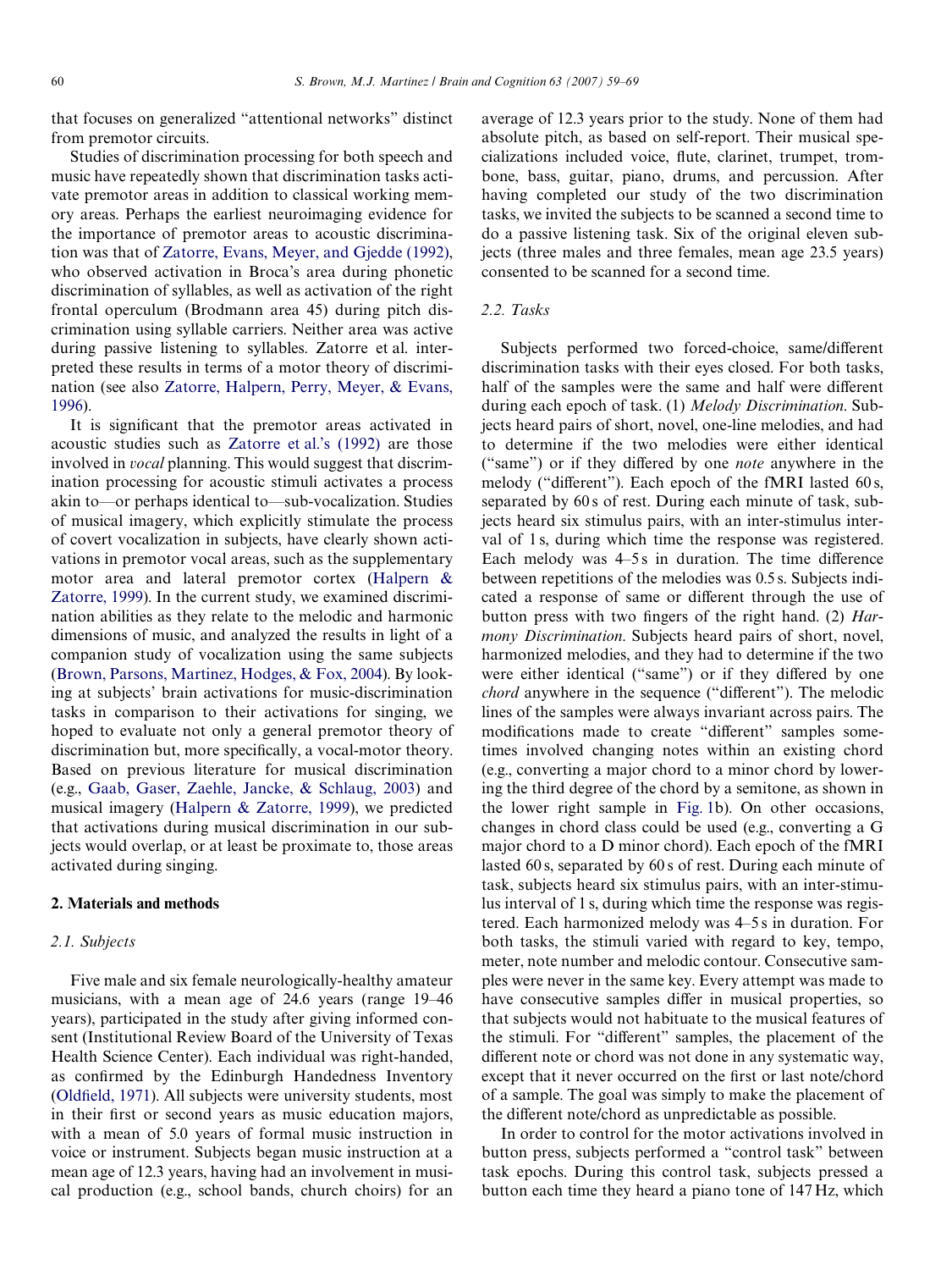was presented at random times during the 60 s. The number of tones matched the number of stimulus pairs in the discrimination tasks (namely 6).

During a second round of fMRI testing, six participating subjects performed a *Melody Listening* task. Subjects listened passively to a series of 5-s monophonic melodies (different from those used in the discrimination tasks) played in succession with a 1-s inter-stimulus interval. Sixty seconds of music listening were alternated with 60 s of rest. No response was required. The eyes were kept closed throughout the scan. From the standpoint of acoustic load, the Melody Listening task was nearly identical to the Melody Discrimination task in that subjects heard strings of monophonic melodies which were separated by short gaps.

## *2.3. Stimuli*

All stimuli for the musical tasks (both discrimination and passive listening) were presented to both ears as piano tones, and were generated using Finale 2001 (Coda Music Technology) and digitized for presentation in the scanner using CoolEdit (Syntrillium Software). The majority of samples were composed for the study. Three of the Melody Discrimination samples and five of the Harmony Discrimination samples were adapted from fragments of littleknown classical works.

#### *2.4. Imaging procedure*

During the fMRI session, subjects lay supine in the scanning instrument, with the head immobilized by a closely fitted thermal-plastic facial mask with openings for the eyes, ears, nose, and mouth. Auditory stimuli were presented through MR-compatible headphones. During scanning, subjects were told to close their eyes and to be as motionless as possible with the exception of movement of the fingers of the right hand for button press during the discrimination tasks. Each task was acquired using a blocked design: 60 s of control task (or "rest" in the case of the passive listening task) was alternated with 60s of task for a total of 6 min.

MRI images were acquired on an Elscint Gyrex 2T whole-body scanner (Elscint Ltd., Haifa, Israel), operating at 1.9 T. Functional images were acquired using a 16-slice gradient-echo echoplanar imaging sequence. Each slice had an in-plane resolution of  $3.2 \times 3.2$  mm, with 7 mm slice thickness, a  $128 \times 72$  voxel matrix. The TR was 2 s. Following correction for intra-scan head motion, a statistical parametric image (SPI) was generated for each task for each subject using cross-correlation as implemented in SEE-IT [\(Xiong, Gao, Lancaster, & Fox, 1995, 1996\)](#page-10-2). An individual subject's SPI was registered to the Talairach standard using in-house "convex hull spatial normalization" software [\(Lancaster et al., 1999, 1995](#page-9-9)). Average functional *z*-maps were resliced to a  $2mm<sup>3</sup>$  voxel space and smoothed with a Gaussian filter (FWHM=6mm) prior to both intensity  $(z > 3.08, p < .001)$  and extent (cluster  $> 8$  native space voxels) thresholding using "clustered pixels analysis" [\(Xiong](#page-10-2) [et al., 1995, Xiong, Gao, Lancaster, & Fox, 1996](#page-10-2)). Local extrema were identified with a 3-D search algorithm [\(Min](#page-9-10)[tun, Fox, & Raichle, 1989](#page-9-10)) using a  $3 \times 3 \times 3$  voxel search cube (2mm<sup>3</sup> voxel). Structural MRI scans were acquired with an in-plane resolution of  $1 \times 1$  mm with a 1.5 mm slice thickness.

## **3. Results**

[Fig. 1](#page-2-0) presents typical stimuli for both of the Melody Discrimination and Harmony Discrimination tasks. Behavioral performance was as follows: subjects scored 76.3% correct  $(SD = 3.4\%)$  on the Melody Discrimination task, and  $67.7\%$  correct  $(SD=2.5\%)$  on the Harmony Discrimination



<span id="page-2-0"></span>Fig. 1. Representative stimuli for the two discrimination tasks performed in this study: (a) Melody Discrimination (the stimulus pairs are either identical or differ by one *note*), and (b) Harmony Discrimination (the stimulus pairs are either identical or differ by one *chord*). For each task, representative "same" and "different" stimulus pairs are presented. For the "different" samples in the two tasks, an asterisk marks the point of difference in the second sample compared to the first.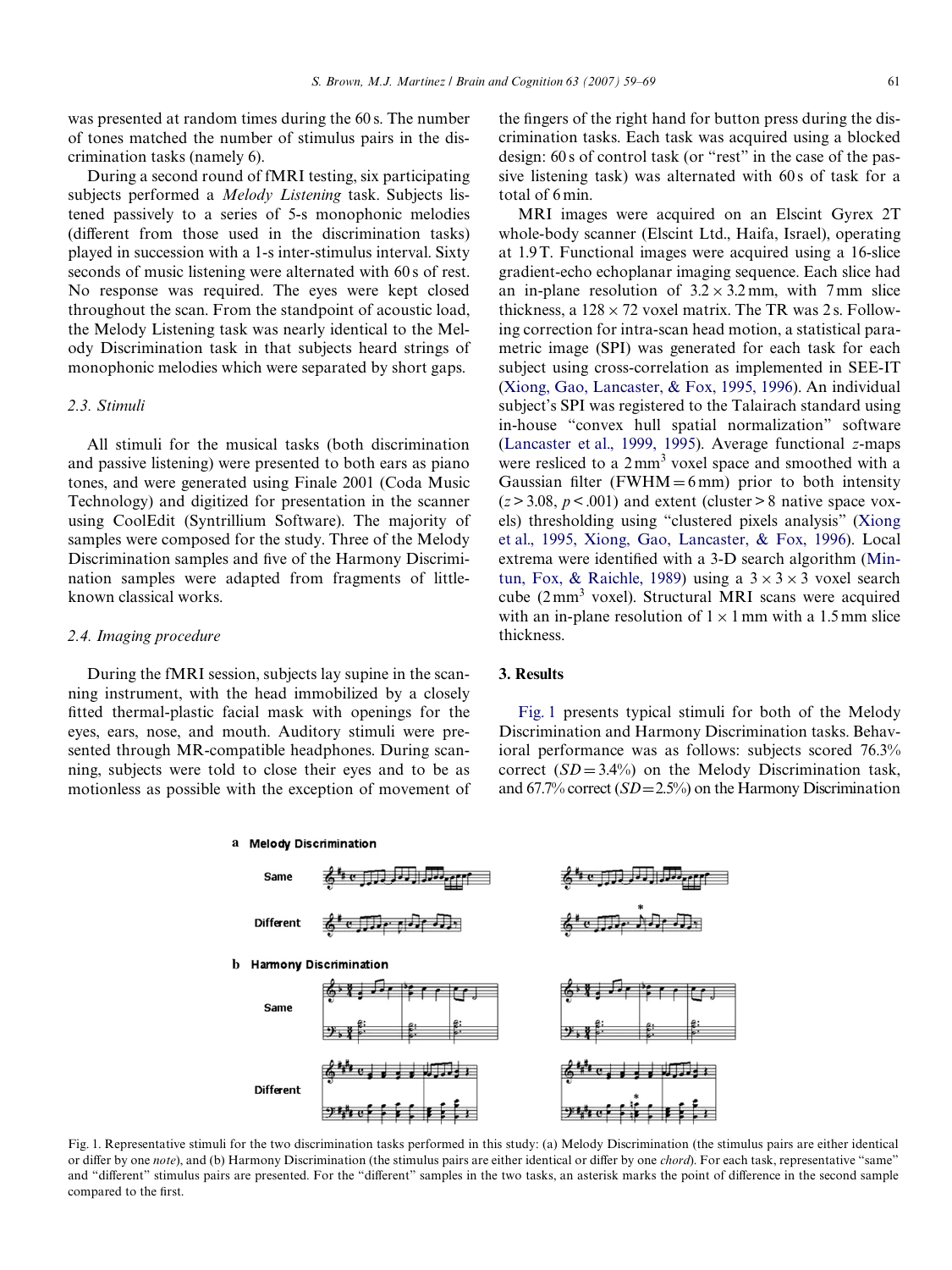

<span id="page-3-0"></span>Fig. 2. Axial views of BOLD-signal increases during the (a) Melody Discrimination, and (b) Harmony Discrimination tasks, as contrasted with a control task for button press (see Section [2\)](#page-1-0). The Talairach coordinates of the major activations (contrasted to the control task) are presented in [Tables 1 and 2,](#page-4-0) respectively, for the two tasks. The averaged activations for 11 subjects are shown registered onto an averaged brain in all the figures. The right side of the figure is the right side of the brain in all the figures. Note that the same set of five axial slice-levels is shown in [Figures 2, 3 and 4](#page-6-0), with an additional sagittal section shown uniquely in Fig. 2. Not[e also that bilatera](#page-6-0)l activations are labeled on only one side of the brain. The label SMA stands for supplementary motor area. The intensity threshold in Figures 2, 3 and 4 is  $z > 3.08$ ,  $p < .001$  (one-tailed).

task. Both scores were significantly above chance level. One factor that could have contributed to the relatively lowlevel performance on these tasks is that the stimuli were quite long (as many as 16 notes), and that the "different" note could occur anywhere in the stimulus fragment. Inquiries between the fMRI scans and debriefing of the subjects after the scanning session indicated that scanner noise did not impede the ability to perceive the stimulus material. The poorer performance of the subjects on the harmony task compared to the Melody task most likely related to the greater complexity of the stimuli of the former task, involving chord progressions in addition to melodies.

The imaging results for the Melody Discrimination task are presented in [Fig. 2a](#page-3-0) and [Table 1](#page-4-0). Auditory activations reflecting the presentation and processing of the musical stimulus-material were seen in a large stretch of the posterior part of the superior and middle temporal gyri bilaterally (BA 22 and 21) as well as in the anterior part of the temporal lobe, also known as the planum polare (BA 38/22). Next, strong activations were seen in parts of the premotor cortex close to or overlapping with areas involved in vocalization, including the supplementary motor area (SMA; medial BA 6), the mouth area of the primary/premotor cortex bilaterally (BA 4/6), dorsal Broca's area (superior BA 44) of the right hemisphere, the frontal operculum (inferior BA 44) bilaterally, and the right anterior insula. Activations were also seen in a lengthy anteroposterior stretch of the right cingulate gyrus, in the right dorsolateral prefrontal cortex (BA 46), and in the inferior parietal lobule (BA 40). No activations were detected in the thalamus, basal ganglia, or brain stem. However, an activation unique to this task

was seen in the quadrangular lobule (lobule VI) of the left posterior cerebellum.

The results for Harmony Discrimination are presented in [Fig. 2b](#page-3-0) and [Table 2](#page-5-0). Not only was the activation profile quite similar to that for Melody Discrimination but a similar pattern of laterality was seen, including right-hemisphere dominance for activations in the cingulate gyrus, dorsal Broca's area, frontal operculum, and dorsolateral prefrontal cortex. Subcortical activations were seen in the midline thalamus and the midbrain that were not seen in the Melody Discrimination task. A composite image comparing the Harmony Discrimination and Melody Discrimination tasks [\(Fig. 3](#page-6-0)) shows the high degree of overlap between these two tasks. Residual signal was found in the superior frontal gyrus (BA 8) and midline thalamus for the harmony task and inferior parietal lobule (BA 40) for the melody task. Direct subtraction of the brain activation due to Melody Discrimination from that due to Harmony Discrimination resulted in no cortical signal outside of BA 8 (data not shown). Overall, the profile of activation for Harmony Discrimination strongly overlapped that for Melody Discrimination, both in terms of brain regions and laterality.

Regarding our hypothesis that acoustic discrimination would activate areas involved in vocalization, we compared the motor coordinates for the Melody Discrimination task with those for an overt Melody Repetition task from [Brown, Parsons, et al. \(2004\)](#page-9-6), in which same subjects had to sing back melodies they heard. When subjects in that study sang tonal monophonic melodies, the principal precentral gyrus activations were located at  $-48$ ,  $-8$ , 40 (BA 4) and 54,  $-6$ , 40 (BA 6). For the Melody Discrimination task with the same subjects ([Table 1](#page-4-0)), significant foci of activation were seen at a nearly identical location in the left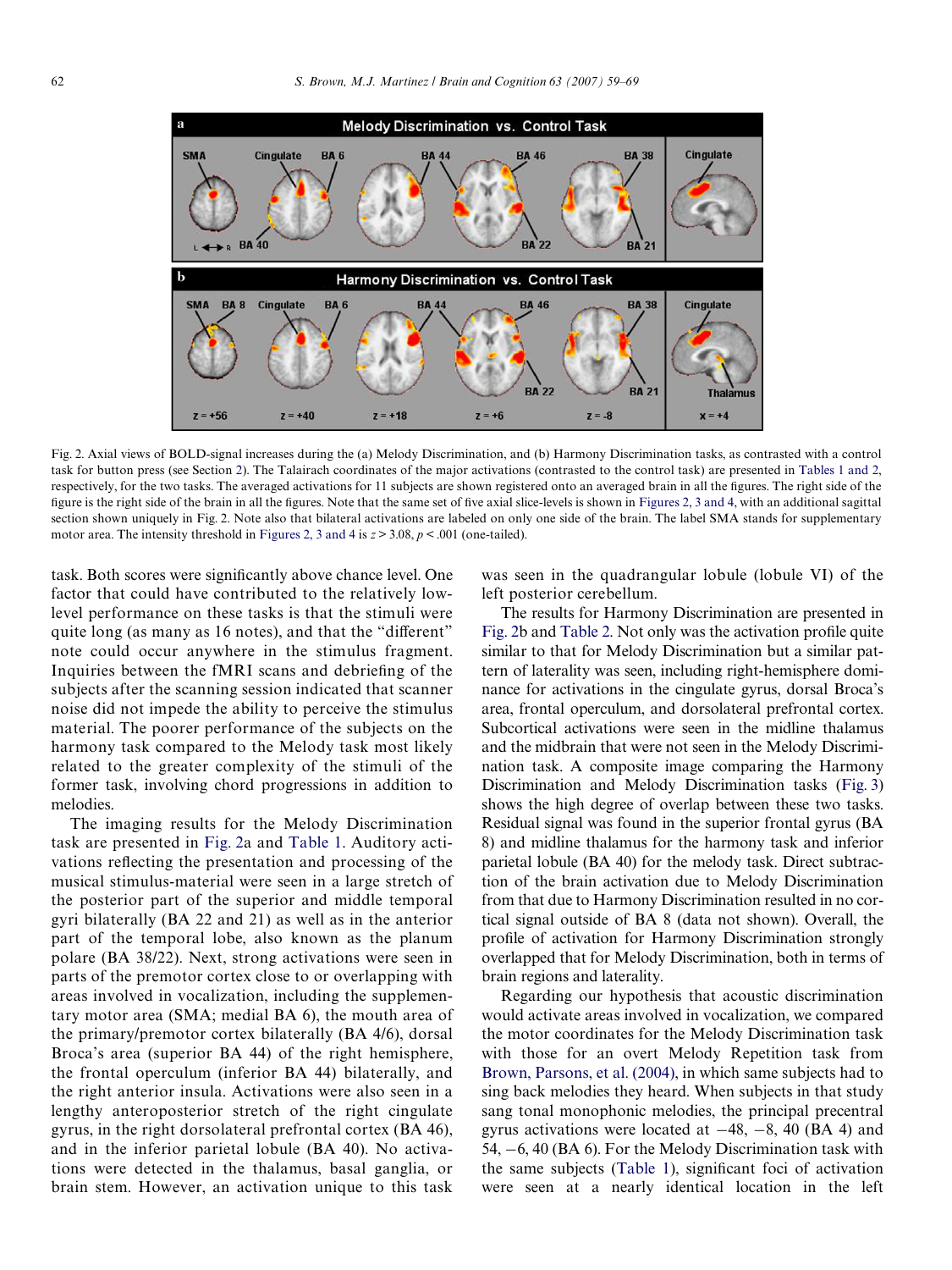<span id="page-4-0"></span>Table 1

| Stereotaxic coordinates and z-score values for activations in the Melody |  |
|--------------------------------------------------------------------------|--|
| Discrimination task contrasted with the button-pressing control task     |  |

| Melody Discrimination                  |                  |                  |                  |         |
|----------------------------------------|------------------|------------------|------------------|---------|
| Region                                 | $\boldsymbol{x}$ | у                | $\boldsymbol{z}$ | z-score |
| Frontal                                |                  |                  |                  |         |
| Right                                  |                  |                  |                  |         |
| Premotor cortex (6)                    | 50               | $\boldsymbol{0}$ | 34               | 9.17    |
| Dorsal Broca's area (45)               | 48               | 14               | 20               | 7.00    |
| Dorsolateral prefrontal cortex (46/10) | 36               | 48               | 8                | 5.46    |
| Dorsolateral prefrontal cortex (46)    | 40               | 34               | 20               | 4.97    |
| Frontal operculum (45)                 | 44               | 30               | 12               | 4.58    |
| Left                                   |                  |                  |                  |         |
| Primary motor cortex (4)               | $-48$            | $-8$             | 38               | 7.50    |
| Frontal operculum (44)                 | $-54$            | 8                | 10               | 4.90    |
| Temporal                               |                  |                  |                  |         |
| Right                                  |                  |                  |                  |         |
| Middle temporal gyrus (21)             | 50               | $-20$            | $-2$             | 7.48    |
| Superior temporal gyrus (22)           | 62               | $-20$            | 4                | 6.87    |
| Middle temporal gyrus (21)             | 58               | $-28$            | $-2$             | 6.70    |
| Superior temporal gyrus (22)           | 60               | $-30$            | 6                | 6.10    |
| Left                                   |                  |                  |                  |         |
| Superior temporal gyrus (22)           | $-58$            | $-22$            | $\overline{2}$   | 8.71    |
| Superior temporal gyrus (22)           | $-52$            | $-40$            | 10               | 6.18    |
| Superior temporal sulcus               | $-54$            | $-10$            | $\theta$         | 6.07    |
| Middle temporal gyrus (21)             | $-48$            | $\mathbf{0}$     | $-8$             | 6.06    |
| Planum polare (22/38)                  | $-50$            | 6                | $-4$             | 5.96    |
| Superior temporal gyrus (22)           | $-64$            | $-32$            | 10               | 5.25    |
| Parietal                               |                  |                  |                  |         |
| Left                                   |                  |                  |                  |         |
| Inferior parietal lobule (40)          | $-52$            | $-58$            | 40               | 4.36    |
| Other                                  |                  |                  |                  |         |
| Right                                  |                  |                  |                  |         |
| Cingulate gyrus (32)                   | 4                | 2                | 48               | 9.18    |
| Anterior insula                        | 48               | 12               | $^{-2}$          | 5.85    |
| Posterior Cerebellum                   |                  |                  |                  |         |
| Left                                   |                  |                  |                  |         |
| Quadrangular lobule (VI)               | $-30$            | $-60$            | $-26$            | 4.39    |

Brain atlas coordinates in [Tables 1–3](#page-4-0) are in millimeters along the left-right  $(x)$ , anterior-posterior  $(y)$ , and superior-inferior  $(z)$  axes. In parentheses after each brain region is the Brodmann area, except in the case of the cerebellum, in which the anatomical labels of [Schmahmann et al. \(2000\)](#page-9-11) are used. The intensity threshold is  $z > 4.00$ ,  $p < .00003$  (one-tailed).

hemisphere  $(-48, -8, 38)$  and at a more anterior location in the right hemisphere (50, 0, 34). Likewise, frontal operculum (BA 44) activations for singing were seen at  $-48$ , 6, 10 and for discrimination at  $-54$ , 8, 10. These results suggest that acoustic discrimination tasks activate not just "premotor" areas in general but vocal-motor areas in particular.

Finally, as we were intrigued by the very strong activations in premotor areas during these discrimination tasks, we invited our subjects back for a second round of scanning, this time to perform passive listening to monophonic melodies in which no discrimination of any kind was required (Melody Listening). Six of the original 11 subjects participated. As shown in [Fig. 4](#page-6-1) and [Table 3](#page-6-2), the task led to activations that included superior temporal regions but not the premotor or prefrontal areas activated by the discrimination tasks. Thus, a striking difference was seen between passive and active tasks: passive tasks activated almost exclusively temporal-lobe auditory association areas whereas discrimination tasks activated, in addition to those areas, many regions involved in vocal-motor planning and production. This is suggestive of a key role of vocal premotor areas in discrimination processing for music. Importantly, we ruled out any effect of cohort by re-analyzing the two discrimination tasks for the subgroup of 6 that participated in the second study. The results were qualitatively identical to the full group, showing the same pattern of premotor activations (premotor cortex, supplementary motor area, and Broca's area) as the group of 11 (data not shown).

## **4. Discussion**

An advantage of this study was that we had run a companion PET study with the same subjects ([Brown,](#page-9-6) [Parsons, et al., 2004\)](#page-9-6), and hence were able to identify vocal-motor areas directly in these subjects. We were therefore able to interpret the results of these fMRI discrimination tasks in light of the PET vocal tasks performed by the same individuals; in that study, subjects performed imitative repetitions of monotone sequences or simple melodic sequences, or they generated harmonizations along with another melodic line. The major finding of the current study is that discrimination, compared to passive perception, activates a network of vocal-motor planning areas, suggesting that discrimination is mediated by sensorimotor processing even when no motor response occurs. We now discuss the brain areas activated during passive listening and active discrimination.

#### *4.1. Passive listening*

Listening passively to monophonic melodies [\(Fig. 4\)](#page-6-1) led almost exclusively to activations throughout the planum temporale bilaterally, encompassing the posterior part of the superior temporal gyrus (BA 22) and superior temporal sulcus. A host of imaging studies that have focused on passive listening to music or speech—rather than active discrimination—have indeed shown activations that are restricted for the most part to temporal cortical areas (Hickok & Poeppel, 2000; Menon et al., 2002; Patterson, Uppenkamp, Johnsrude, & Griffi[ths,](#page-9-12) [2002; Petersen, Fox, Posner, Mintun, & Raichle, 1988;](#page-9-12) Scott, Catrin Blank, Rosen, & Wise, 2000; Wise et al., [1991; Zatorre, Evans, & Meyer, 1994;](#page-9-12) see also [Belin,](#page-8-1) [Zatorre, Lafaille, Ahad, & Pike \(2000\)](#page-8-1) for passive listening to a variety of vocal sounds). There is thus a strong precedent in the literature for arguing that passive listening to music or speech (i.e., in the absence of some kind of active cognitive processing like discrimination, recognition, generation, etc.) principally activates primary and secondary auditory areas.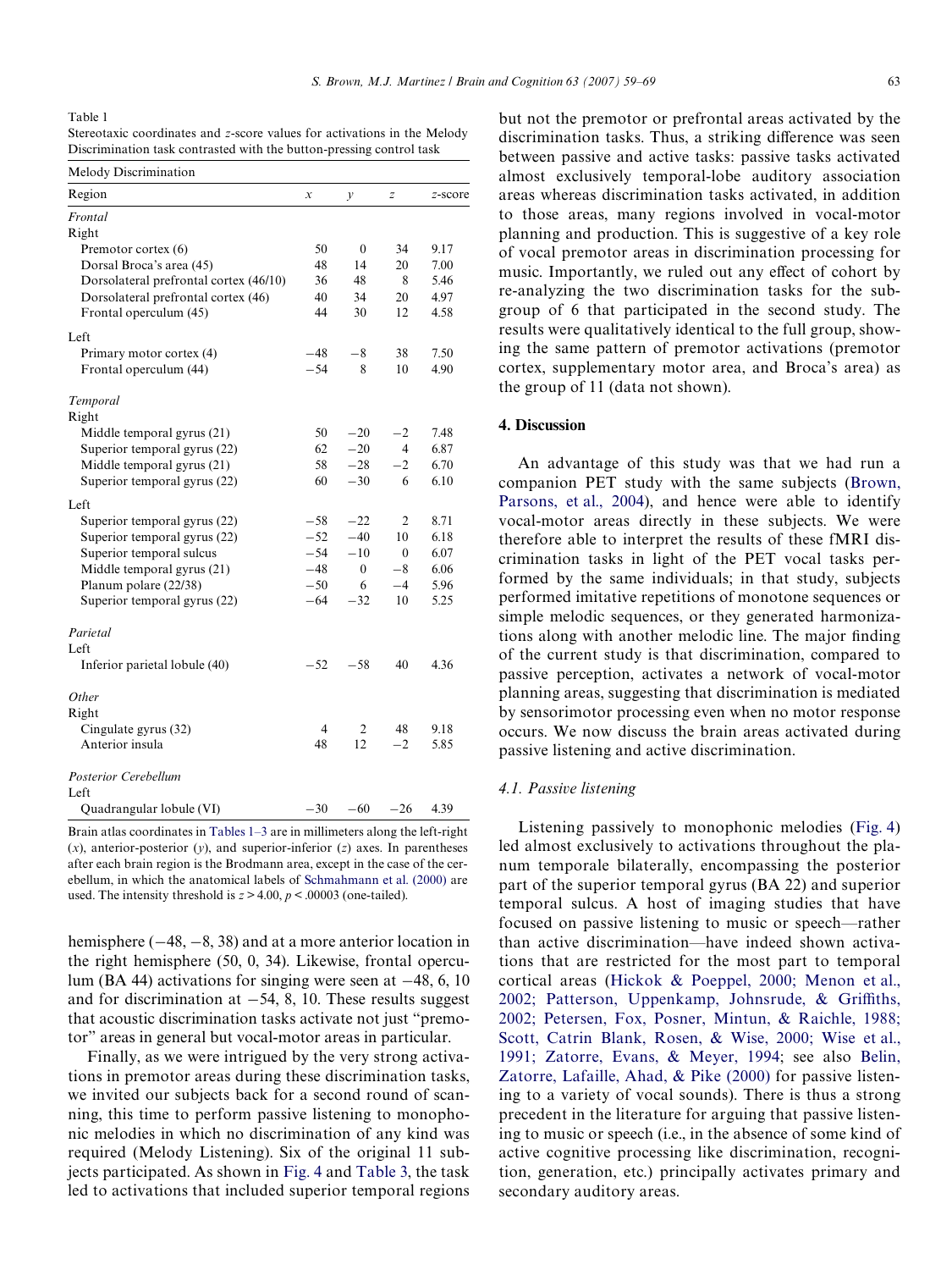#### <span id="page-5-0"></span>Table 2

|                                                                      | Stereotaxic coordinates and z-score values for activations in the Melody |
|----------------------------------------------------------------------|--------------------------------------------------------------------------|
| Discrimination task contrasted with the button-pressing control task |                                                                          |

| Frontal<br>Right<br>50<br>$\mathbf{0}$<br>34<br>9.91<br>Premotor cortex (6)<br>2<br>$^{-2}$<br>52<br>9.39<br>Supplementary motor cortex (6)<br>48<br>14<br>Dorsal Broca's area (45)<br>18<br>8.48<br>Dorsal Broca's area (44/6)<br>44<br>6<br>18<br>8.23<br>36<br>48<br>Prefrontal cortex (46/10)<br>10<br>7.15<br>Dorsolateral prefrontal cortex (46)<br>40<br>36<br>20<br>5.87<br>44<br>44<br>$\overline{2}$<br>4.99<br>Dorsolateral prefrontal cortex (46)<br>48<br>$-8$<br>50<br>4.94<br>Primary motor cortex (4)<br>46<br>36<br>4.38<br>Dorsolateral prefrontal cortex (46)<br>14<br>$-8$<br>40<br>54<br>4.18<br>Premotor cortex (6)<br>$-44$<br>$-8$<br>36<br>6.10<br>Primary motor cortex (4)<br>$-50$<br>5.36<br>Frontal operculum (44)<br>8<br>14<br>$-44$<br>$\overline{2}$<br>5.23<br>Premotor cortex (6)<br>30<br>$-42$<br>$\overline{4}$<br>Premotor cortex (6)<br>26<br>5.16<br>$-44$<br>22<br>Dorsal Broca's area (45)<br>22<br>4.72<br>$-2$<br>18<br>56<br>4.09<br>Supplementary motor cortex (6)<br>$-34$<br>50<br>Dorsolateral prefrontal cortex (10)<br>2<br>4.02<br>Temporal<br>Right<br>60<br>$-20$<br>$\overline{4}$<br>7.86<br>Superior temporal gyrus (22)<br>Superior temporal gyrus (22)<br>60<br>$-32$<br>7.65<br>6<br>52<br>Planum polare (38/22)<br>10<br>6.14<br>$-6$<br>Left<br>$-54$<br>$\overline{4}$<br>7.61<br>Superior temporal gyrus (22)<br>$-22$<br>$-50$<br>6.78<br>Planum polare (22)<br>4<br>$-4$<br>$-50$<br>$-10$<br>6.15<br>Superior temporal sulcus<br>$-2$<br>5.90<br>Superior temporal gyrus (22)<br>$-64$<br>$-32$<br>10<br>Superior temporal gyrus (22)<br>$-64$<br>$-40$<br>5.86<br>14<br>$-50$<br>$-42$<br>Superior temporal gyrus (22)<br>12<br>5.67<br>Other<br>Right<br>Cingulate gyrus (32)<br>$\overline{4}$<br>10<br>42<br>8.44<br>$\overline{\mathcal{L}}$<br>$-24$<br>4.72<br>Thalamus<br>6<br>Left<br>4.95<br>Anterior insula<br>$-36$<br>12<br>$\mathbf{0}$ | Region | $\boldsymbol{\chi}$ | $\mathcal{Y}$ | $\overline{z}$ | z-score |
|---------------------------------------------------------------------------------------------------------------------------------------------------------------------------------------------------------------------------------------------------------------------------------------------------------------------------------------------------------------------------------------------------------------------------------------------------------------------------------------------------------------------------------------------------------------------------------------------------------------------------------------------------------------------------------------------------------------------------------------------------------------------------------------------------------------------------------------------------------------------------------------------------------------------------------------------------------------------------------------------------------------------------------------------------------------------------------------------------------------------------------------------------------------------------------------------------------------------------------------------------------------------------------------------------------------------------------------------------------------------------------------------------------------------------------------------------------------------------------------------------------------------------------------------------------------------------------------------------------------------------------------------------------------------------------------------------------------------------------------------------------------------------------------------------------------------------------------------------------------------------------------------------------------------------|--------|---------------------|---------------|----------------|---------|
|                                                                                                                                                                                                                                                                                                                                                                                                                                                                                                                                                                                                                                                                                                                                                                                                                                                                                                                                                                                                                                                                                                                                                                                                                                                                                                                                                                                                                                                                                                                                                                                                                                                                                                                                                                                                                                                                                                                           |        |                     |               |                |         |
|                                                                                                                                                                                                                                                                                                                                                                                                                                                                                                                                                                                                                                                                                                                                                                                                                                                                                                                                                                                                                                                                                                                                                                                                                                                                                                                                                                                                                                                                                                                                                                                                                                                                                                                                                                                                                                                                                                                           |        |                     |               |                |         |
|                                                                                                                                                                                                                                                                                                                                                                                                                                                                                                                                                                                                                                                                                                                                                                                                                                                                                                                                                                                                                                                                                                                                                                                                                                                                                                                                                                                                                                                                                                                                                                                                                                                                                                                                                                                                                                                                                                                           |        |                     |               |                |         |
|                                                                                                                                                                                                                                                                                                                                                                                                                                                                                                                                                                                                                                                                                                                                                                                                                                                                                                                                                                                                                                                                                                                                                                                                                                                                                                                                                                                                                                                                                                                                                                                                                                                                                                                                                                                                                                                                                                                           |        |                     |               |                |         |
|                                                                                                                                                                                                                                                                                                                                                                                                                                                                                                                                                                                                                                                                                                                                                                                                                                                                                                                                                                                                                                                                                                                                                                                                                                                                                                                                                                                                                                                                                                                                                                                                                                                                                                                                                                                                                                                                                                                           |        |                     |               |                |         |
|                                                                                                                                                                                                                                                                                                                                                                                                                                                                                                                                                                                                                                                                                                                                                                                                                                                                                                                                                                                                                                                                                                                                                                                                                                                                                                                                                                                                                                                                                                                                                                                                                                                                                                                                                                                                                                                                                                                           |        |                     |               |                |         |
|                                                                                                                                                                                                                                                                                                                                                                                                                                                                                                                                                                                                                                                                                                                                                                                                                                                                                                                                                                                                                                                                                                                                                                                                                                                                                                                                                                                                                                                                                                                                                                                                                                                                                                                                                                                                                                                                                                                           |        |                     |               |                |         |
|                                                                                                                                                                                                                                                                                                                                                                                                                                                                                                                                                                                                                                                                                                                                                                                                                                                                                                                                                                                                                                                                                                                                                                                                                                                                                                                                                                                                                                                                                                                                                                                                                                                                                                                                                                                                                                                                                                                           |        |                     |               |                |         |
|                                                                                                                                                                                                                                                                                                                                                                                                                                                                                                                                                                                                                                                                                                                                                                                                                                                                                                                                                                                                                                                                                                                                                                                                                                                                                                                                                                                                                                                                                                                                                                                                                                                                                                                                                                                                                                                                                                                           |        |                     |               |                |         |
|                                                                                                                                                                                                                                                                                                                                                                                                                                                                                                                                                                                                                                                                                                                                                                                                                                                                                                                                                                                                                                                                                                                                                                                                                                                                                                                                                                                                                                                                                                                                                                                                                                                                                                                                                                                                                                                                                                                           |        |                     |               |                |         |
|                                                                                                                                                                                                                                                                                                                                                                                                                                                                                                                                                                                                                                                                                                                                                                                                                                                                                                                                                                                                                                                                                                                                                                                                                                                                                                                                                                                                                                                                                                                                                                                                                                                                                                                                                                                                                                                                                                                           |        |                     |               |                |         |
|                                                                                                                                                                                                                                                                                                                                                                                                                                                                                                                                                                                                                                                                                                                                                                                                                                                                                                                                                                                                                                                                                                                                                                                                                                                                                                                                                                                                                                                                                                                                                                                                                                                                                                                                                                                                                                                                                                                           |        |                     |               |                |         |
|                                                                                                                                                                                                                                                                                                                                                                                                                                                                                                                                                                                                                                                                                                                                                                                                                                                                                                                                                                                                                                                                                                                                                                                                                                                                                                                                                                                                                                                                                                                                                                                                                                                                                                                                                                                                                                                                                                                           | Left   |                     |               |                |         |
|                                                                                                                                                                                                                                                                                                                                                                                                                                                                                                                                                                                                                                                                                                                                                                                                                                                                                                                                                                                                                                                                                                                                                                                                                                                                                                                                                                                                                                                                                                                                                                                                                                                                                                                                                                                                                                                                                                                           |        |                     |               |                |         |
|                                                                                                                                                                                                                                                                                                                                                                                                                                                                                                                                                                                                                                                                                                                                                                                                                                                                                                                                                                                                                                                                                                                                                                                                                                                                                                                                                                                                                                                                                                                                                                                                                                                                                                                                                                                                                                                                                                                           |        |                     |               |                |         |
|                                                                                                                                                                                                                                                                                                                                                                                                                                                                                                                                                                                                                                                                                                                                                                                                                                                                                                                                                                                                                                                                                                                                                                                                                                                                                                                                                                                                                                                                                                                                                                                                                                                                                                                                                                                                                                                                                                                           |        |                     |               |                |         |
|                                                                                                                                                                                                                                                                                                                                                                                                                                                                                                                                                                                                                                                                                                                                                                                                                                                                                                                                                                                                                                                                                                                                                                                                                                                                                                                                                                                                                                                                                                                                                                                                                                                                                                                                                                                                                                                                                                                           |        |                     |               |                |         |
|                                                                                                                                                                                                                                                                                                                                                                                                                                                                                                                                                                                                                                                                                                                                                                                                                                                                                                                                                                                                                                                                                                                                                                                                                                                                                                                                                                                                                                                                                                                                                                                                                                                                                                                                                                                                                                                                                                                           |        |                     |               |                |         |
|                                                                                                                                                                                                                                                                                                                                                                                                                                                                                                                                                                                                                                                                                                                                                                                                                                                                                                                                                                                                                                                                                                                                                                                                                                                                                                                                                                                                                                                                                                                                                                                                                                                                                                                                                                                                                                                                                                                           |        |                     |               |                |         |
|                                                                                                                                                                                                                                                                                                                                                                                                                                                                                                                                                                                                                                                                                                                                                                                                                                                                                                                                                                                                                                                                                                                                                                                                                                                                                                                                                                                                                                                                                                                                                                                                                                                                                                                                                                                                                                                                                                                           |        |                     |               |                |         |
|                                                                                                                                                                                                                                                                                                                                                                                                                                                                                                                                                                                                                                                                                                                                                                                                                                                                                                                                                                                                                                                                                                                                                                                                                                                                                                                                                                                                                                                                                                                                                                                                                                                                                                                                                                                                                                                                                                                           |        |                     |               |                |         |
|                                                                                                                                                                                                                                                                                                                                                                                                                                                                                                                                                                                                                                                                                                                                                                                                                                                                                                                                                                                                                                                                                                                                                                                                                                                                                                                                                                                                                                                                                                                                                                                                                                                                                                                                                                                                                                                                                                                           |        |                     |               |                |         |
|                                                                                                                                                                                                                                                                                                                                                                                                                                                                                                                                                                                                                                                                                                                                                                                                                                                                                                                                                                                                                                                                                                                                                                                                                                                                                                                                                                                                                                                                                                                                                                                                                                                                                                                                                                                                                                                                                                                           |        |                     |               |                |         |
|                                                                                                                                                                                                                                                                                                                                                                                                                                                                                                                                                                                                                                                                                                                                                                                                                                                                                                                                                                                                                                                                                                                                                                                                                                                                                                                                                                                                                                                                                                                                                                                                                                                                                                                                                                                                                                                                                                                           |        |                     |               |                |         |
|                                                                                                                                                                                                                                                                                                                                                                                                                                                                                                                                                                                                                                                                                                                                                                                                                                                                                                                                                                                                                                                                                                                                                                                                                                                                                                                                                                                                                                                                                                                                                                                                                                                                                                                                                                                                                                                                                                                           |        |                     |               |                |         |
|                                                                                                                                                                                                                                                                                                                                                                                                                                                                                                                                                                                                                                                                                                                                                                                                                                                                                                                                                                                                                                                                                                                                                                                                                                                                                                                                                                                                                                                                                                                                                                                                                                                                                                                                                                                                                                                                                                                           |        |                     |               |                |         |
|                                                                                                                                                                                                                                                                                                                                                                                                                                                                                                                                                                                                                                                                                                                                                                                                                                                                                                                                                                                                                                                                                                                                                                                                                                                                                                                                                                                                                                                                                                                                                                                                                                                                                                                                                                                                                                                                                                                           |        |                     |               |                |         |
|                                                                                                                                                                                                                                                                                                                                                                                                                                                                                                                                                                                                                                                                                                                                                                                                                                                                                                                                                                                                                                                                                                                                                                                                                                                                                                                                                                                                                                                                                                                                                                                                                                                                                                                                                                                                                                                                                                                           |        |                     |               |                |         |
|                                                                                                                                                                                                                                                                                                                                                                                                                                                                                                                                                                                                                                                                                                                                                                                                                                                                                                                                                                                                                                                                                                                                                                                                                                                                                                                                                                                                                                                                                                                                                                                                                                                                                                                                                                                                                                                                                                                           |        |                     |               |                |         |
|                                                                                                                                                                                                                                                                                                                                                                                                                                                                                                                                                                                                                                                                                                                                                                                                                                                                                                                                                                                                                                                                                                                                                                                                                                                                                                                                                                                                                                                                                                                                                                                                                                                                                                                                                                                                                                                                                                                           |        |                     |               |                |         |
|                                                                                                                                                                                                                                                                                                                                                                                                                                                                                                                                                                                                                                                                                                                                                                                                                                                                                                                                                                                                                                                                                                                                                                                                                                                                                                                                                                                                                                                                                                                                                                                                                                                                                                                                                                                                                                                                                                                           |        |                     |               |                |         |
|                                                                                                                                                                                                                                                                                                                                                                                                                                                                                                                                                                                                                                                                                                                                                                                                                                                                                                                                                                                                                                                                                                                                                                                                                                                                                                                                                                                                                                                                                                                                                                                                                                                                                                                                                                                                                                                                                                                           |        |                     |               |                |         |
|                                                                                                                                                                                                                                                                                                                                                                                                                                                                                                                                                                                                                                                                                                                                                                                                                                                                                                                                                                                                                                                                                                                                                                                                                                                                                                                                                                                                                                                                                                                                                                                                                                                                                                                                                                                                                                                                                                                           |        |                     |               |                |         |
|                                                                                                                                                                                                                                                                                                                                                                                                                                                                                                                                                                                                                                                                                                                                                                                                                                                                                                                                                                                                                                                                                                                                                                                                                                                                                                                                                                                                                                                                                                                                                                                                                                                                                                                                                                                                                                                                                                                           |        |                     |               |                |         |
|                                                                                                                                                                                                                                                                                                                                                                                                                                                                                                                                                                                                                                                                                                                                                                                                                                                                                                                                                                                                                                                                                                                                                                                                                                                                                                                                                                                                                                                                                                                                                                                                                                                                                                                                                                                                                                                                                                                           |        |                     |               |                |         |
|                                                                                                                                                                                                                                                                                                                                                                                                                                                                                                                                                                                                                                                                                                                                                                                                                                                                                                                                                                                                                                                                                                                                                                                                                                                                                                                                                                                                                                                                                                                                                                                                                                                                                                                                                                                                                                                                                                                           |        |                     |               |                |         |
|                                                                                                                                                                                                                                                                                                                                                                                                                                                                                                                                                                                                                                                                                                                                                                                                                                                                                                                                                                                                                                                                                                                                                                                                                                                                                                                                                                                                                                                                                                                                                                                                                                                                                                                                                                                                                                                                                                                           |        |                     |               |                |         |
|                                                                                                                                                                                                                                                                                                                                                                                                                                                                                                                                                                                                                                                                                                                                                                                                                                                                                                                                                                                                                                                                                                                                                                                                                                                                                                                                                                                                                                                                                                                                                                                                                                                                                                                                                                                                                                                                                                                           |        |                     |               |                |         |
|                                                                                                                                                                                                                                                                                                                                                                                                                                                                                                                                                                                                                                                                                                                                                                                                                                                                                                                                                                                                                                                                                                                                                                                                                                                                                                                                                                                                                                                                                                                                                                                                                                                                                                                                                                                                                                                                                                                           |        |                     |               |                |         |

The intensity threshold is  $z > 4.00$ ,  $p < .00003$  (one-tailed).

## *4.2. Action-based discrimination*

In contrast to these results for passive listening, active discrimination tasks for music led to a series of brain areas becoming activated (in addition to the auditory association areas activated in the listening task) that corresponded mostly to parts of the vocal premotor circuit of the brain. Most of these same areas were activated in vocal production tasks for music or language ([Brown, Martinez, & Parsons,](#page-9-13) [2006; Brown, Parsons, et al., 2004\)](#page-9-13), hence demonstrating a strong connection between discrimination processing and vocal production. Previous studies that have compared passive and active music listening (e.g., [Zatorre et al., 1994\)](#page-10-3) have provided similar results to our own regarding the recruitment

of premotor circuits during active but not passive processing. In addition, similar lines of argument can be applied to musical imagery, during which important components of the vocal premotor circuit have been shown to be active. [Halpern](#page-9-5) [and Zatorre \(1999\)](#page-9-5) observed a large number of frontal lobe motor-planning areas become activated during imagery of melodic continuations and repetitions, including BA 47, dorsal BA 44, the frontal operculum (bilateral BA 45), the SMA, and lateral premotor cortex. Of these areas, only the SMA was acknowledged by these authors as being specifically involved in "motor planning associated with a subvocal singing or humming strategy during the [imagery] generation process" (p. 703). However, we hypothesize that the premotor activations seen by ourselves, [Halpern and Zatorre](#page-9-5)  $(1999)$ , and many others reflect an important underlying connection between discrimination, mental imagery, and vocalmotor production through the control of sensorimotor—and more specifically *audiovocal*—circuits.

Based on discussions in the literature, we would like to propose a theory of discrimination predicated on the recruitment of two different types of brain areas whose roles may be different but interrelated, namely (1) domainspecific vocal-motor planning areas that may be specialized for template matching processes involved in sensorimotor integration (mainly BA 4/6 and BA 44/45); and (2) domaingeneral discrimination areas involved in working memory, attention, and error detection (mainly BA 24/32 and BA 46). It is hypothesized that activation in this latter group of areas might be reflective of differences in processing mode between the active and passive conditions with regard to attentional engagement, task difficulty, the necessity or not for error detection, and other general aspects of mental set. These two sets of areas will now be described in sequence.

## *4.2.1. SMA*

We observed broad and extensive activations along the mesial portion of the brain, encompassing mainly the dorsal part of the cingulate gyrus (discussed below) but also the SMA (medial BA 6). The SMA is well known to be involved in motor planning and coordination, both for overt vocalization ([Brown, Ingham, Ingham, Laird, & Fox,](#page-8-2) [2005; Brown, Parsons, et al., 2004; Perry et al., 1999; Tur](#page-8-2)[keltaub, Eden, Jones, & Ze](#page-8-2)ffi[ro, 2002\)](#page-8-2) and covert vocalization ([Halpern & Zatorre, 1999; Wise et al., 1991\)](#page-9-5). The part of the SMA that we saw activated in our discrimination tasks is quite close to that observed in our study of vocalization, although the peak activity was slightly ventral. So, activation here may represent a process of subvocalization, as pointed to by work on musical imagery ([Halpern &](#page-9-5) [Zatorre, 1999](#page-9-5)). As mentioned above, [Halpern and Zatorre](#page-9-5) [\(1999\)](#page-9-5) suggested that, of the motor planning areas that they saw activated in their study of imagery, the SMA was the one that they most closely associated with the generative aspect of image formation, making appeal to a notion of covert vocalization. The SMA seems to be a point of key overlap between vocal production, discrimination and mental imagery for music.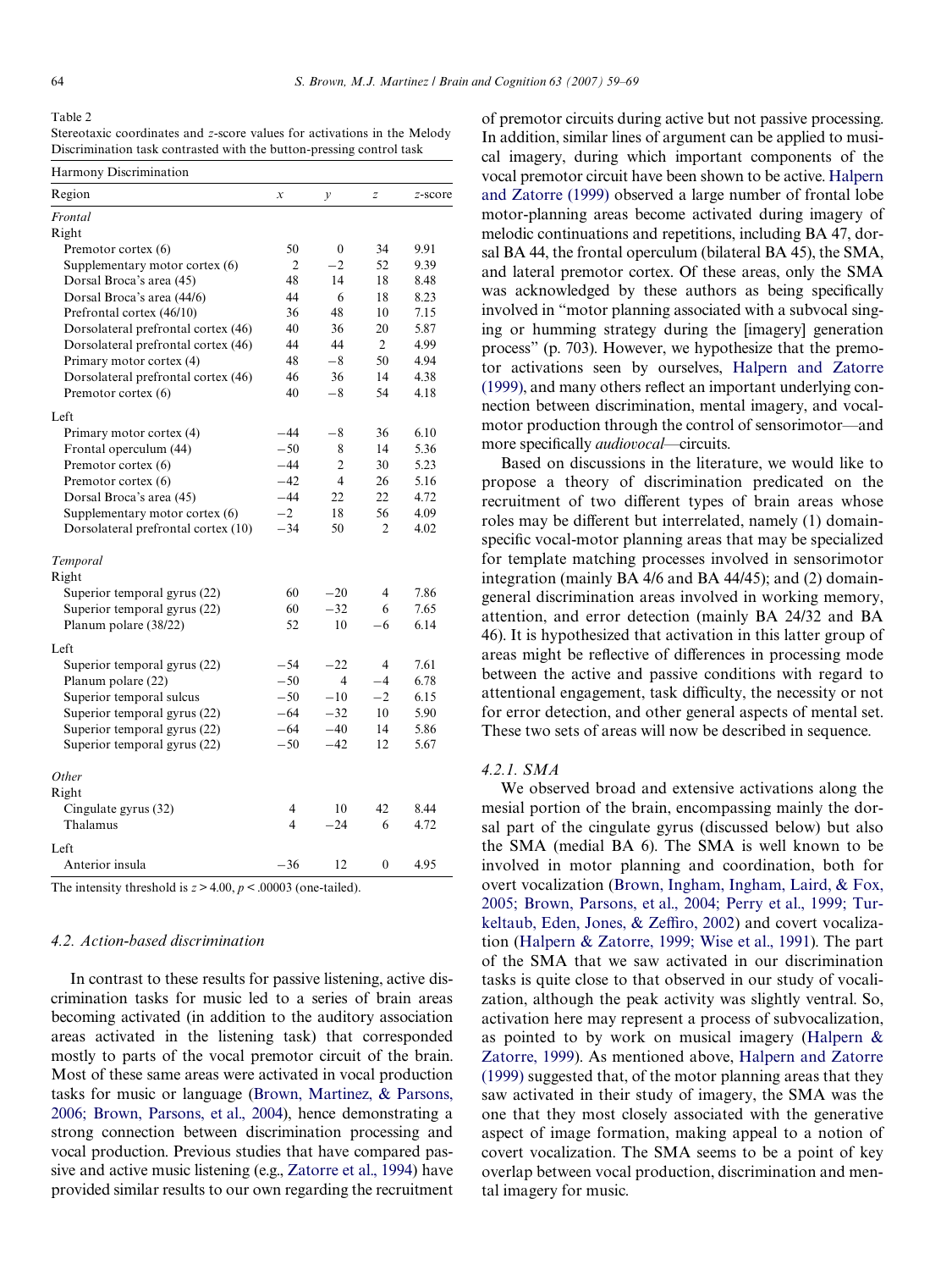

<span id="page-6-0"></span>Fig. 3. Composite image analysis, demonstrating the overlap between the Harmony Discrimination and Melody Discrimination tasks. Harmony Discrimination activations are presented in blue, Melody Discrimination activations in red, and common activations in cyan. For this figure, Brodmann labels are color-coded to highlight activations that are unique to the harmony task (blue) or melody task (red). (For interpretation of the references to colour in this figure legend, the reader is referred to the web version of this article).



<span id="page-6-1"></span>Fig. 4. Axial views of BOLD-sign[al increas](#page-6-2)es during the passive Melody Listening task. The Talairach coordinates of the major activations (contrasted to Rest) for the task are presented in Table 3. The intensity threshold for this figure is  $z > 3.08$ ,  $p < .001$  (one-tailed).

<span id="page-6-2"></span>Table 3

Stereotaxic coordinates and *z*-score values for activations in the Melody Listening task contrasted with rest

| Melody Listening             |               |       |                             |         |
|------------------------------|---------------|-------|-----------------------------|---------|
| Region                       | $\mathcal{X}$ | ν     | $\mathcal{Z}_{\mathcal{Z}}$ | z-score |
| Temporal                     |               |       |                             |         |
| Right                        |               |       |                             |         |
| Superior temporal gyrus (22) | 56            | $-22$ | 6                           | 8.50    |
| Superior temporal sulcus     | 48            | $-8$  | $-2$                        | 7.91    |
| Left                         |               |       |                             |         |
| Superior temporal sulcus     | $-48$         | $-12$ | $\mathcal{D}$               | 7.56    |
| Superior temporal gyrus (22) | $-48$         | $-22$ | 8                           | 7.24    |
| Superior temporal gyrus (22) | $-56$         | $-24$ | 8                           | 7.16    |
| Primary auditory cortex (42) | $-50$         | $-32$ | 12                          | 6.96    |
| Superior temporal gyrus (22) | $-54$         | $-42$ | 18                          | 5.79    |

The intensity threshold is  $z > 4.00$ ,  $p < .00003$  (one-tailed).

#### *4.2.2. Primary/premotor cortex*

Both discrimination tasks led to strong activations in the precentral gyrus, straddling the border of BA's 4 and 6. [Zatorre et al. \(1994\)](#page-10-3) too observed activation in this exact region during the two pitch-discrimination tasks that they performed but not during passive music listening. These activations in BA 4/6 overlap those we observed in the primary motor cortex (BA 4) during overt vocalization for speech and song [\(Brown et al., 2006, 2004](#page-9-13)), and thus almost

certainly represent the junction of the primary mouth area and the somatotopic mouth area of the premotor cortex. Hence, we suggest that the premotor areas activated strongly in this study of musical discrimination are in fact areas involved in vocal planning. The "vocality" of these activations provides provocative support for an hypothesis of action-based discrimination involving audiovocal integration. Further support for this notion comes from the musical imagery study of [Halpern and Zatorre \(1999\)](#page-9-5) in which the tasks were explicitly designed to induce subvocalization in subjects. In their covert melody-repetition task, in which subjects heard melodies and had to mentally imagine them again, the BA 6 coordinates in the left hemisphere were at  $[-46, -7, 39]$ ; our left-hemisphere activation for the melody discrimination task was as  $[-48, -8, 38]$ . For their covert melody-continuation task, their BA 6 coordinates in the left hemisphere were at  $[-48, -6, 41]$  and in the right hemisphere at [51,  $-1$ , 47]; our coordinates were at [ $-48$ ,  $-8$ , 38] in the left hemisphere and [50, 0, 34] in the right. Likewise, [Gaab et al. \(2003\),](#page-9-7) in a similar study to this one in which subjects had to compare the last or second to last note of a melody to its first note, found bilateral activations in the premotor cortex: their left hemisphere activation was at  $[-41, -7, 45]$  compared to our melody-discrimination coordinate of  $[-48, -8, 38]$ . Again, this location is essentially the somatotopic mouth area of the primary motor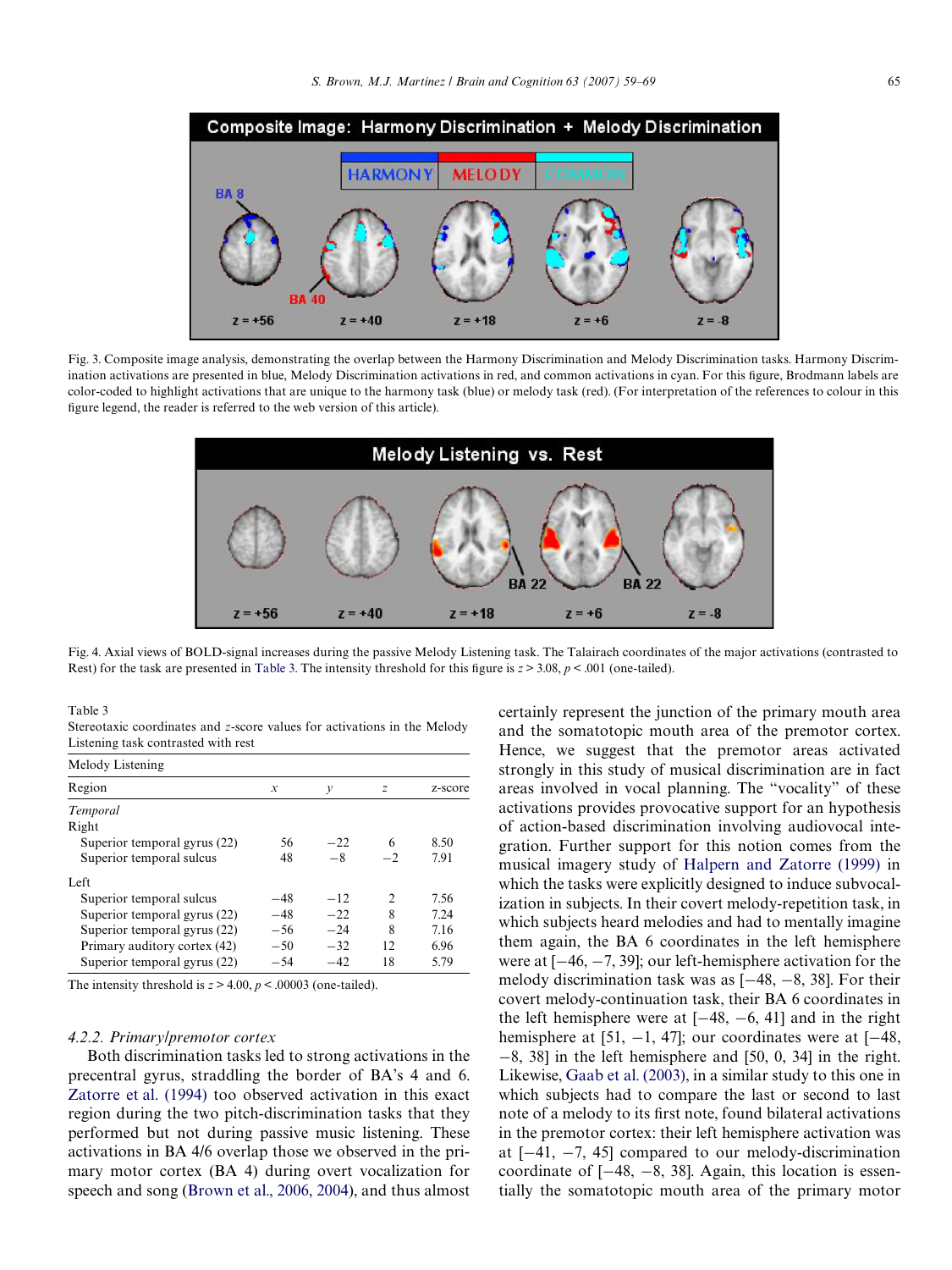cortex or quite proximate to it. Overall, these results suggest that even though our subjects had no time at all for explicit subvocalization, primary and premotor vocal areas involved in this process were activated.

## *4.2.3. Broca's area*

Broca's area encompasses Brodmann areas 44 and 45 of the inferior frontal gyrus. It has been implicated historically in phonetic encoding and speech articulation, but also language syntax [\(Dapretto & Bookheimer, 1999;](#page-9-14) [Heim, Opitz, & Friederici, 2003; Indefrey et al., 2001\)](#page-9-14), non-linguistic tongue movements [\(He et al., 2003\)](#page-9-15), tone discrimination [\(Müller, Kleinhans, & Courchesne, 2001\)](#page-9-16), and sign language ([Horwitz et al., 2003; Petitto et al.,](#page-9-17) [2000](#page-9-17)), among others. In the current study, we saw activations in what we would like to think of as *two* divisions of Broca's area, a dorsal division centered around *z* of 20 (what we will call "dorsal Broca's area") and a ventral one occupying what is known as the frontal operculum, with a peak coordinate at around *z* of 10. In our previous studies of singing, we saw bilateral BA 44 activations exclusively in the opercular part of Broca's area. Again, it is important to point out that the frontal operculum activations seen with these discrimination tasks match very closely those seen in our studies of vocalization for speech and song. We argued previously that activations in the frontal operculum may have been related to a process of "template matching" in creating imitations of melodic sequences ([Brown, Parsons, et al., 2004\)](#page-9-6). Template matching would also seem to be an important process in performing same/different discriminations, as subjects have to make on-line comparisons between the second presentation of the stimulus and the first presentation so as to make a judgment about similarity or difference. Hence, the strong activations seen in the dorsal part of BA 44/45 in the current study but not in our studies of vocalization may reflect the greater resources required for the discrimination tasks compared to the vocal repetition tasks of the previous study.

The importance of the frontal operculum for active processing for music is well-supported in the literature dealing with musical discrimination, including discrimination of pitch ([Binder et al., 1997; Gaab et al., 2003; Gri](#page-8-3)ffi[ths, Johns](#page-8-3)[rude, Dean, & Green, 1999; Zatorre & Binder, 2000;](#page-8-3) [Zatorre et al., 1994; Zatorre et al., 1992](#page-8-3)), chords [\(Maess,](#page-9-18) [Koelsch, Gunter, & Friederici, 2001\)](#page-9-18), durations ([Gri](#page-9-19)ffi[ths](#page-9-19) [et al., 1999\)](#page-9-19), rhythms ([Parsons, 2003](#page-9-20)), time intervals ([Rao,](#page-9-21) [Mayer, & Harrington, 2001\)](#page-9-21), sound intensities [\(Belin et al.,](#page-8-4) [1998\)](#page-8-4), chords, keys and timbres ([Koelsch et al., 2002](#page-9-22)), and in error detection for melody and harmony during score reading ([Parsons, 2003](#page-9-20)). In virtually all of these studies, only the opercular part of Broca's area, and not the dorsal region, is activated. Given that studies of vocal production show that the opercular part of Broca's area is the region most closely associated with vocal production, this adds support to our "vocal planning" hypothesis of musical discrimination.

To summarize the discussion thus far, we see that the activations in the SMA, lateral premotor cortex and Broca's area during discrimination processing correspond with identical or closely-localized activations during overt vocalization tasks for speech and song, thereby arguing that one important component of the circuit for discrimination consists of motor planning areas involved in vocalization. This suggests that discrimination, like mental imagery, involves an important element of sensorimotor integration and action-based processing. We now move on to look at domain-general working memory areas involved in discrimination, namely the anterior cingulate cortex and the dorsolateral prefrontal cortex.

## *4.2.4. Anterior cingulate cortex*

Both discrimination tasks showed broad activations throughout the dorsal extent of the anterior cingulate region, with a peak activation in the vicinity of the callosomarginal sulcus separating the cingulate gyrus from the supplementary motor area (see the sagittal slices in [Fig. 2](#page-3-0)). The cingulate gyrus, and especially the anterior zone, has been classically associated with visual attention but has more recently been suggested to play a more specific role that might be nicely tied into theories of discrimination, namely "conflict monitoring" ([Botvinick, Cohen, & Carter,](#page-8-5) [2004; Carter et al., 1998; MacDonald, Cohen, Stenger, &](#page-8-5) [Carter, 2000\)](#page-8-5). Conflict monitoring is in fact an ideal description of what discrimination processing for same/ different tasks like ours entails, namely a search for differences or discrepancies. It is for this reason that we suggest that the anterior cingulate may play a role that is discrimination-specific and perhaps domain-general with the regard to the processing analyzed in this study. Activation in the anterior cingulate has been reported in several other studies of musical discrimination. In [Zatorre et al.'s \(1994\)](#page-10-3) study of same/different discrimination for the first and late notes of melodies, there were two foci of activation in the anterior cingulate gyrus, one at  $x = -1$  and one at  $x = 5$ . In [Gri](#page-9-19)ffi[ths](#page-9-19) [et al.'s \(1999\)](#page-9-19) study of pitch discrimination, there were three foci of activation in the anterior cingulate gyrus, two in the right hemisphere ( $x=8$  and  $x=10$ ), and one in the left hemisphere  $(x = -8)$ . The fact that we did not observe anterior cingulate activations in previous studies when subjects performed melody repetitions, melody completions, or harmonizations suggests that the anterior cingulate is not involved in simple imitative or generative processing but rather in functions more related to discrimination and error detection. And the fact that activation of the anterior cingulate has not been seen in studies of musical target detection (e.g., [Hugdahl et al., 1999; Satoh, Takeda, Nagata,](#page-9-23) [Hatazawa, & Kuzuhara, 2001](#page-9-23)) may again suggest a more specific role of this area in error detection rather than basic attentional modulation.

## *4.2.5. Dorsolateral prefrontal cortex*

Both discrimination tasks led to activations in the right prefrontal cortex near the junction of BA 46 and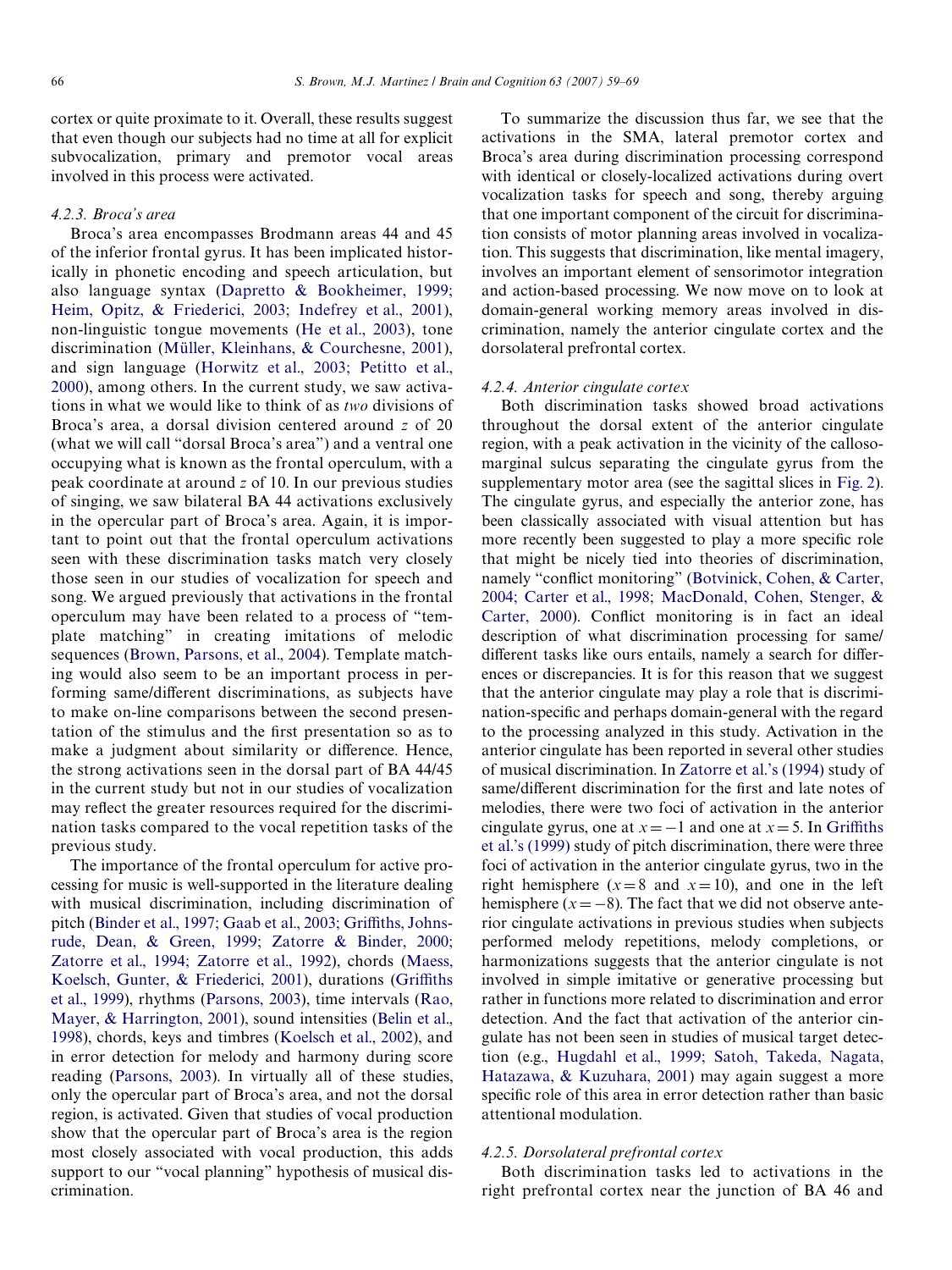BA 10. This region has been classically associated with working memory processes and the online storage of information during tasks. Such a function would seem to be a requirement for the kinds of same/different discrimination tasks performed in this study. Both tasks showed an exclusive activation in the right hemisphere, consistent with notions of hemispheric asymmetry in the dorsolateral prefrontal cortex that posit that the left prefrontal cortex is dominant for semantically-guided information production whereas the right homologue is dominant for monitoring and verification (Cabeza, Locantore,  $\&$ [Anderson, 2003](#page-9-24)). Seen from this perspective, the common right-hemisphere activation for the music tasks might be related to shared *processing* features (monitoring), again consistent with this area being important for domaingeneral, discrimination-related processes dependent upon working memory.

Many other studies of discrimination and target detection for music have observed activations here. [Hugdahl](#page-9-23) [et al. \(1999\)](#page-9-23) had subjects perform target recognition tasks for particular timbres of musical instruments (i.e., a pool of three instrument sounds and the detection of a given target in particular trials). In addition to seeing principal activations in BA 22 bilaterally, they observed an activation in right BA 46, which may have been involved in working memory for keeping the target in mind. [Rao et al.](#page-9-21) [\(2001\),](#page-9-21) in an event-related fMRI study, observed a late activation in right BA 46/10/9 for a task involving discrimination of time intervals between tones. [Belin et al.](#page-8-6) [\(2002\)](#page-8-6) detected right BA 10 activations in a Go/NoGo task that involved the discrimination of sound durations. [Gri](#page-9-19)ffi[ths et al. \(1999\)](#page-9-19) saw two foci of activation in the right prefrontal cortex when subjects had to make discriminations based on the pitch or duration of six-element tone sequences. Studies that have seen bilateral activa-tions in this region include [Zatorre et al.'s \(1994\)](#page-10-3) first note/last note pitch discriminations with novel melodies and [Tillmann, Janata, and Bharucha's \(2003\)](#page-9-25) pitch priming experiments. These results show that musical discrimination tasks that activate the prefrontal cortex have a strong tendency to activate the right hemisphere (and sometimes the left as well), in keeping with general theories of laterality based on stimulus features [\(Hellige, 1993\)](#page-9-26) but perhaps also processing features ([Cabeza et al., 2003](#page-9-24)).

In sum, we argue that discrimination processing involves a combination of domain-specific sensorimotor areas and domain-general areas involved in working memory and error detection. The former areas seem to be related to vocal planning, highlighting the overlap between discrimination and vocal production. This suggests that discrimination for music is mediated, or might in fact be equivalent to, covert audiovocal integration. [Gaab et al. \(2003\)](#page-9-7), whose study of pitch discrimination in monophonic melodies most closely matches the task used in the current study, found bilateral activations in the premotor cortex directly abutting the primary mouth representation, just as we did.

## *4.3. Melody and harmony*

In comparing the discrimination of note changes in monophonic melodies (the melody task) with the discrimination of chord changes in harmonized melodies (the harmony task), we found that the activations were highly similar, both in terms of functional brain areas and in terms of lateralization. There were no cortical areas except BA 8 activated by the harmony task that were not also activated by the melody task, although the harmony task uniquely activated parts of the thalamus and midbrain. The analysis of composite images for Melody Discrimination and Harmony Discrimination—as well as direct subtraction of the melody task from the harmony task—validated this point. This result is in strong agreement with our previous findings from a PET study using a completely different approach to the melody/harmony issue [\(Brown, Parsons,](#page-9-6) [et al., 2004\)](#page-9-6). In that study, we compared vocal repetition of monophonic melodies vs. vocal harmonization in synchrony with the melodic line of a chordal passage. We saw strongly overlapping activations for melody repetition and harmonization, with a greater degree of bilaterality in the harmonization condition than the melody condition. A synthesis of these two studies demonstrates not only a similarity between melody and harmony processing in the brain but a parallel similarity between the perception (i.e., discrimination) and production of music. This provides further validation for our original contention that harmony processing in the brain is contained within a basic melodic system ([Brown, Parsons, et al., 2004](#page-9-6)) and is evolutionarily derived from a melody processing system [\(Brown, in press\)](#page-8-7).

## **Acknowledgment**

This work was supported by a grant from the Chevron-Texaco Foundation.

#### **References**

- <span id="page-8-4"></span>Belin, P., McAdams, S., Smith, B., Savel, S., Thivard, L., Samson, S., et al. (1998). The functional anatomy of sound intensity discrimination. *Journal of Neuroscience, 18*, 6388–6394.
- <span id="page-8-6"></span>Belin, P., McAdams, S., Thivard, L., Smith, B., Savel, S., Zilbovicius, M., et al. (2002). The neuroanatomical substrate of sound duration discrimination. *Neuropsychologia, 40*, 1956–1964.
- <span id="page-8-1"></span>Belin, P., Zatorre, R. J., Lafaille, P., Ahad, P., & Pike, B. (2000). Voiceselective areas in human auditory cortex. *Nature, 403*, 309–312.
- <span id="page-8-3"></span>Binder, J. R., Frost, J. A., Hammeke, T. A., Cox, R. W., Rao, S. M., & Prieto, T. (1997). Human brain language areas identified by functional magnetic resonance imaging. *Journal of Neuroscience, 17*, 353–362.
- <span id="page-8-0"></span>Blakemore, S. J., & Frith, C. (2005). The role of motor contagion in the prediction of action. *Neuropsychologia, 43*, 260–267.
- <span id="page-8-5"></span>Botvinick, M. M., Cohen, J. D., & Carter, C. S. (2004). Conflict monitoring and anterior cingulate cortex: an update. *Trends in Cognitive Sciences, 8*, 539–546.
- <span id="page-8-7"></span>Brown, S. Contagious heterophony: A new theory of the origins of music. *Musicae Scientiae*, in press.
- <span id="page-8-2"></span>Brown, S., Ingham, R. J., Ingham, J. C., Laird, A. R., & Fox, P. T.  $(2005)$ . Stuttered and fluent speech production: an ALE meta-anal-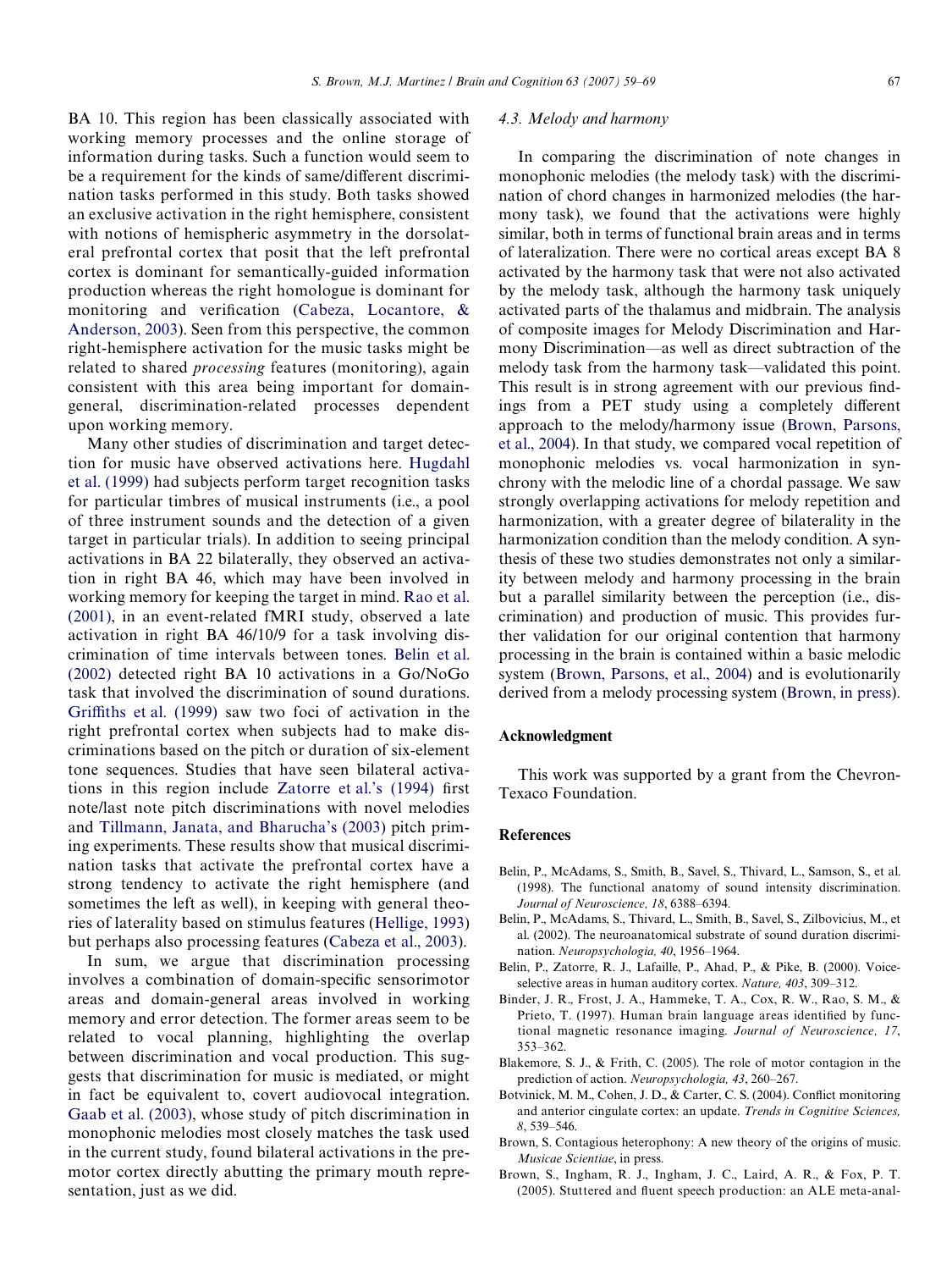ysis of functional neuroimaging studies. *Human Brain Mapping, 25*, 105–117.

- <span id="page-9-13"></span>Brown, S., Martinez, M. J., & Parsons, L. M. (2006). Music and language side by side in the brain: a PET study of the generation of melodies and sentences. *European Journal of Neuroscience, 23*, 2791–2803.
- <span id="page-9-6"></span>Brown, S., Parsons, L. M., Martinez, M. J., Hodges, D. A., & Fox, P. T. (2004). The song system of the human brain. *Cognitive Brain Research, 20*, 363–375.
- <span id="page-9-24"></span>Cabeza, R., Locantore, J. K., & Anderson, N. D. (2003). Lateralization of prefrontal activity during episodic memory retrieval: evidence for the production-monitoring hypothesis. *Journal of Cognitive Neuroscience, 15*, 249–259.
- Carter, C. S., Braver, T. S., Barch, D. M., Botvinick, M. M., Noll, D. C., & Cohen, J. D. (1998). Anterior cingulate cortex, error detection, and the online monitoring of performance. *Science, 280*, 747–749.
- <span id="page-9-14"></span>Dapretto, M., & Bookheimer, S. Y. (1999). Form and content: dissociating syntax and semantics in sentence comprehension. *Neuron, 24*, 427–432.
- <span id="page-9-7"></span>Gaab, N., Gaser, C., Zaehle, T., Jancke, L., & Schlaug, G. (2003). Functional anatomy of pitch memory: an fMRI study with sparse temporal sampling. *Neuroimage, 19*, 1417–1426.
- <span id="page-9-19"></span>Griffiths, T. D., Johnsrude, I., Dean, J. L., & Green, G. G. (1999). A common neural substrate for the analysis of pitch and duration pattern in segmented sound? *Neuroreport, 10*, 3825–3830.
- <span id="page-9-5"></span>Halpern, A. R., & Zatorre, R. J. (1999). When that tune runs through your head: a PET investigation of auditory imagery for familiar melodies. *Cerebral Cortex, 9*, 697–704.
- <span id="page-9-15"></span>He, A. G., Tan, L. H., Tang, Y., James, G. A., Wright, P., Eckert, M. A., et al. (2003). Modulation of neural connectivity during tongue movement and reading. *Human Brain Mapping, 18*, 222–232.
- Heim, S., Opitz, B., & Friederici, A. D. (2003). Distributed cortical networks for syntax processing: Broca's area as the common denominator. *Brain and Language, 85*, 402–408.
- <span id="page-9-26"></span>Hellige, J. B. (1993). *Hemispheric asymmetry: What's right and what's left*. Cambridge, MA: Harvard University Press.
- <span id="page-9-12"></span>Hickok, G., & Poeppel, D. (2000). Towards a functional neuroanatomy of speech perception. *Trends in Cognitive Sciences, 4*, 131–138.
- <span id="page-9-17"></span>Horwitz, B., Amunts, K., Bhattacharyya, R., Patkin, D., Jeffries, K., Zilles, K., et al. (2003). Activation of Broca's area during the production of spoken and signed language: a combined cytoarchitectonic mapping and PET analysis. *Neuropsychologia, 41*, 1868–1876.
- <span id="page-9-23"></span>Hugdahl, K., Bronnick, K., Kyllingsbæk, S., Law, I., Gade, A., & Paulson, O. (1999). Brain activation during dichotic presentations of consonantvowel and musical instrument stimuli: a 15O-PET study. *Neuropsychologia, 37*, 431–440.
- Iacoboni, M. (2000). Attention and sensorimotor integration. In A. W. Toga & J. C. Mazziotta (Eds.), *Brain Mapping: The Systems* (pp. 463– 490). San Diego: Academic Press.
- Indefrey, P., Brown, C. M., Hellwig, F., Amunts, K., Herzog, H., Seitz, R. J., et al. (2001). A neural correlate of syntactic encoding during speech production. *Proceedings of the National Academy of Sciences, 98*, 5933–5936.
- <span id="page-9-22"></span>Koelsch, S., Gunter, T. C., von Cramon, D. Y., Zysset, S., Lohmann, G., & Friederici, A. D. (2002). Bach speaks: a cortical language-network serves the processing of music. *Neuroimage, 17*, 956–966.
- <span id="page-9-9"></span>Lancaster, J. L., Fox, P. T., Downs, H., Nickerson, D. S., Hander, T. A., El Mallah, M., et al. (1999). Global spatial normalization of human brain using convex hulls. *Journal of Nuclear Medicine, 40*, 942–955.
- Lancaster, J. L., Glass, T. G., Lankipalli, B. R., Downs, H., Mayberg, H., & Fox, P. T. (1995). A modality-independent approach to spatial normalization of tomographic images of the brain. *Human Brain Mapping, 3*, 209–223.
- <span id="page-9-1"></span>Liberman, A. M., & Mattingly, I. G. (1985). The motor theory of speech perception revised. *Cognition, 21*, 1–36.
- <span id="page-9-0"></span>Liberman, A. M., & Whalen, D. H. (2000). On the relation of speech to language. *Trends in Cognitive Sciences, 4*, 187–196.
- MacDonald, A. W., Cohen, J. D., Stenger, V. A., & Carter, C. C. (2000). Dissociating the role of the dorsolateral prefrontal and anterior cingulate cortex in cognitive control. *Science, 288*, 1835–1838.
- <span id="page-9-18"></span>Maess, B., Koelsch, S., Gunter, T. C., & Friederici, A. D. (2001). Musical syntax is processed in Broca's area: An MEG study. *Nature Neuroscience, 4*, 540–545.
- Menon, V., Levitin, D. J., Smith, B. K., Lembke, A., Krasnow, B. D., Glazer, D., et al. (2002). Neural correlates of timbre change in harmonic sounds. *Neuroimage, 17*, 1742–1754.
- <span id="page-9-10"></span>Mintun, M., Fox, P. T., & Raichle, M. E. (1989). A highly accurate method of localizing regions of neuronal activity in the human brain with PET. *Journal of Cerebral Blood Flow and Metabolism, 9*, 96–103.
- <span id="page-9-16"></span>Müller, R.-A., Kleinhans, N., & Courchesne, E. (2001). Broca's area and the discrimination of frequency transitions: a functional MRI study. *Brain and Language, 76*, 70–76.
- <span id="page-9-8"></span>Oldfield, R. (1971). The assessment and analysis of handedness: the Edinburgh inventory. *Neuropsychologia, 9*, 97–113.
- <span id="page-9-20"></span>Parsons, L. M. (2003). Exploring the functional neuroanatomy of music performance, perception and comprehension. In I. Peretz & R. J. Zatorre (Eds.), *The Cognitive Neuroscience of Music* (pp. 247–268). Oxford: Oxford University Press.
- Patterson, R. D., Uppenkamp, S., Johnsrude, I. S., & Griffiths, T. D. (2002). The processing of temporal pitch and melody information in auditory cortex. *Neuron, 36*, 767–776.
- Perry, D. W., Zatorre, R. J., Petrides, M., Alivisatos, B., Meyer, E., & Evans, A. C. (1999). Localization of cerebral activity during simple singing. *Neuroreport, 10*, 3979–3984.
- Petersen, S. E., Fox, P. T., Posner, M. I., Mintun, M., & Raichle, M. E. (1988). Positron emission tomographic studies of the cortical anatomy of single-word processing. *Nature, 331*, 585–589.
- Petitto, L. A., Zatorre, R. J., Gauna, K., Nikelski, E. J., Dostie, D., & Evans, A. C. (2000). Speech-like cerebral activity in profoundly deaf people processing signed languages: Implications for the neural basis of human language. *Proceedings of the National Academy of Sciences, 97*, 13961–13966.
- <span id="page-9-4"></span>Prinz, W. (1997). Perception and action planning. *European Journal of Cognitive Psychology, 9*, 129–154.
- <span id="page-9-21"></span>Rao, S. M., Mayer, A. R., & Harrington, D. L. (2001). The evolution of brain activation during temporal processing. *Nature Neuroscience, 4*, 317–323.
- Rizzolatti, G., & Craighero, L. (2004). The mirror-neuron system. *Annual Review of Neuroscience, 27*, 169–192.
- <span id="page-9-3"></span>Rizzolatti, G., Fadiga, L., Gallese, V., & Fogassi, L. (1996). Premotor cortex and the recognition of motor actions. *Cognitive Brain Research, 3*, 131–141.
- Satoh, M., Takeda, K., Nagata, K., Hatazawa, J., & Kuzuhara, S. (2001). Activated brain regions in musicians during an ensemble: a PET study. *Cognitive Brain Research, 12*, 101–108.
- <span id="page-9-11"></span>Schmahmann, J. D., Doyon, J., Toga, A. W., Petrides, M., & Evans, A. C. (2000). *MRI atlas of the human cerebellum*. San Diego: Academic Press.
- Scott, S. K., Catrin Blank, C., Rosen, S., & Wise, R. J. S. (2000). Identification of a pathway for intelligible speech in the left temporal lobe. *Brain, 123*, 2400–2406.
- <span id="page-9-25"></span>Tillmann, B., Janata, P., & Bharucha, J. J. (2003). Activation of the inferior frontal cortex in musical priming. *Cognitive Brain Research, 16*, 145–161.
- Turkeltaub, P. E., Eden, G. F., Jones, K. M., & Zeffiro, T. A. (2002). Metaanalysis of the functional neuroanatomy of single-word reading: method and validation. *Neuroimage, 16*, 765–780.
- Varela, F. J., Thompson, E., & Rosch, E. (1991). *The embodied mind: Cognitive science and human experience*. Cambridge, MA: MIT Press.
- <span id="page-9-2"></span>Williams, H., & Nottebohm, F. (1985). Auditory responses in avian vocal motor neurons: a motor theory for song perception in birds. *Science, 229*, 279–282.
- Wise, R., Chollet, F., Hadar, U., Friston, K., Hoffner, D., & Frackowiak, R. (1991). Distribution of cortical neural networks involved in word comprehension and word retrieval. *Brain, 114*, 1803–1817.